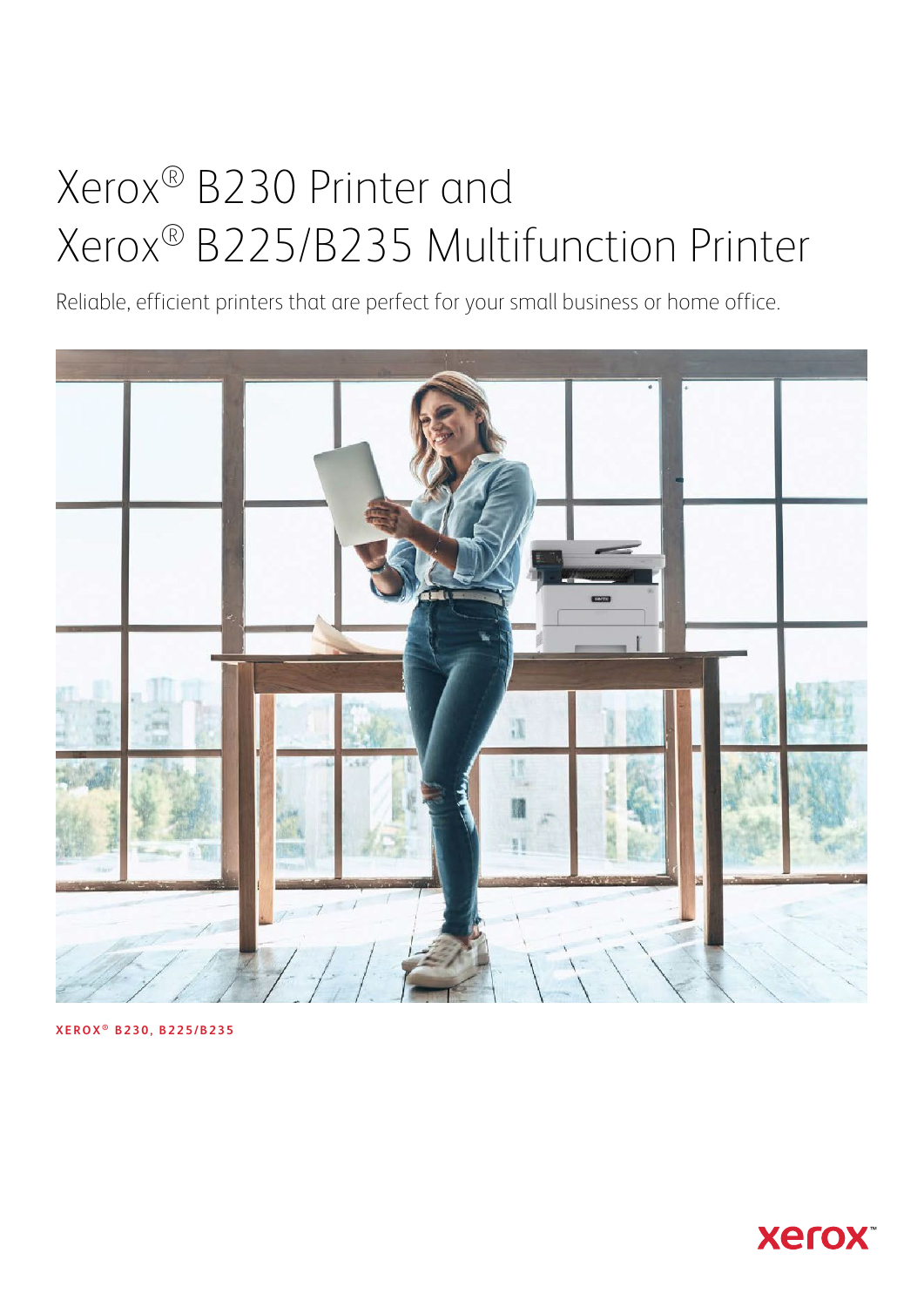## Meet the Xerox® B230 Printer and Xerox® B225/B235 Multifunction Printer

At Xerox, we understand that small businesses and remote workers have big needs. With work environments changing radically, people need versatile devices that prioritise ease of use and enhanced productivity.

Simplify the way you work with the Xerox® B230 Printer and B225/B235 Multifunction Printer.

Ideal for remote workspaces, home offices and small- to medium-sized businesses, these printers are incredibly easy to set up. They are compact enough to suit small teams and tight spaces while offering you a hassle-free printing experience that's reliable and secure.



#### **A SPEEDY SETUP. WITHOUT THE HASSLE.**

The Xerox® Smart Start Software helps you hit the ground running with an automated installation that requires zero IT assistance. An easy Wi-Fi setup also lets you get back to work with ease.

#### **YOUR SILENT STAR PERFORMER**

A distraction-free workspace is within your reach. With quiet printers that do more, get high-quality prints at speeds that match your pace. Scan, print and copy with minimal interruptions.

#### **QUICK PRINTING AT YOUR FINGERTIPS**

Discover true mobility with secure, wireless printing. With built-in Wi-Fi connectivity and features like Apple AirPrint, Mopria and Wi-Fi Direct®, you can print with ease from mobile devices, laptops, tablets, Chromebooks or desktops.

#### **PRODUCTIVITY IN A SINGLE CLICK**

Time is on your side with Xerox® Print Drivers and the Xerox® Print and Scan Experience App. Get quick access to printer functionality and presets from your laptop or desktop  $-$  all with a single click.

Make scanning a breeze with features like auto-straightening, auto-cropping images and receipt scanning.

#### **REFRESHINGLY SIMPLE. REASSURINGLY SECURE.**

Keep your businesses safe from increasingly sophisticated cyber threats. Advanced security features help safeguard access while protecting your sensitive data and documents.

#### **LOW RUNNING COSTS WITH MINIMAL ENVIRONMENTAL IMPACT**

Keep the focus on getting your work done with a dependable, low-maintenance and cost-effective printer. High-yield cartridges ensure lower running costs, while our [Green](http://xerox.co.uk/gwa)  [World Alliance](http://xerox.co.uk/gwa) recycling programme helps you reduce your impact on the environment.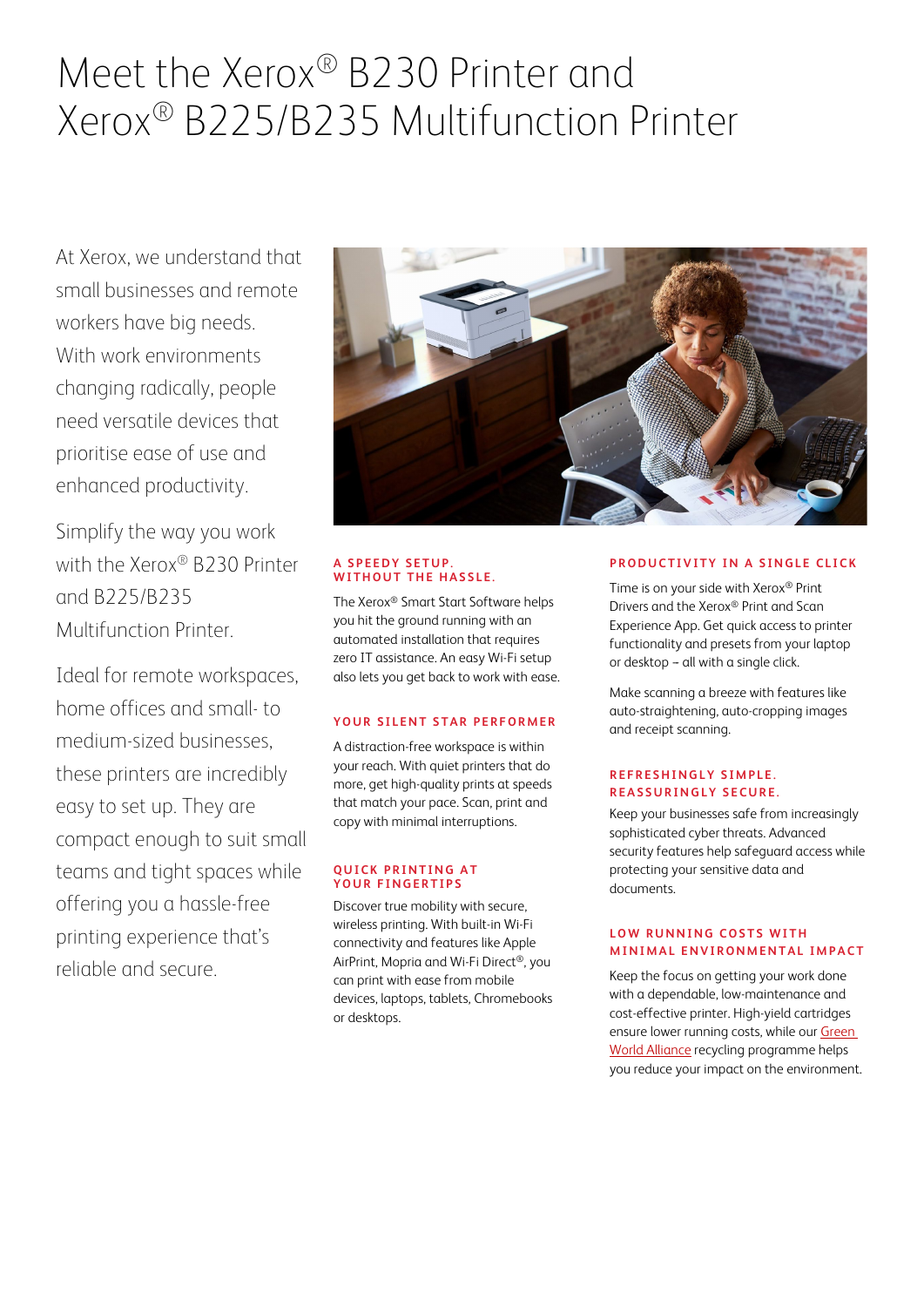## Xerox® B230 Printer and Xerox® B225/B235 Multifunction Printer

#### **MAKE THE MOVE TO MULTIFUNCTION**

Discover everything that your business needs with the Xerox® B225/B235 Multifunction Printer. Save space and money with our all-in-one devices that let you copy, scan and print with ease.

#### **DO MORE WITH XEROX<sup>®</sup> WORKFLOW CENTRAL**

Small and mighty, there's little the Xerox® B225/B235 Multifunction Printers can't do. Print, scan, copy and fax\* - of course.

But how about being able to:

- convert your documents into other languages,
- change handwritten messages into shareable text documents,
- create audio files of your reports to listen to in the car,
- automatically redact content for confidentiality, or
- convert scans into Microsoft Office applications.

Find out what your new assistant could do a[t xerox.com/WorkflowCentral.](https://www.xerox.co.uk/en-gb/office/software-solutions/xerox-workflow-central) \*B235 only



#### **KEY HIGHLIGHTS**

| <b>Semical</b><br><b>September</b> | <b>Call Corporation</b><br><b>COLOR</b><br>--- |
|------------------------------------|------------------------------------------------|
| xer                                | $\upsilon$                                     |
| 532.533                            |                                                |
|                                    | ۰                                              |

#### **Xerox® B230 Printer**

- 36 ppm B&W duplex printer
- 2400 dpi quality
- Small footprint
- Standard Wi-Fi: AirPrint, Mopria and Wi-Fi Direct®
- Paper capacity: 250 sheet plus 1 single page insert



#### **Xerox® B225 Multifunction Printer**

As B230 printer plus:

- Copy, scan capabilities
- ADF and flatbed scanner -- up to 23 ipm
- Scan to email, USB, desktop
- 50-sheet Automatic Document Feeder
- Simple user experience
- Connectivity to advanced workflow apps via Xerox® Workflow Central platform (Optional)



#### **Xerox® B235 Multifunction Printer**

As B235 Multifunction Printer plus:

- 2.4 inch colour touchscreen
- Fax capabilities